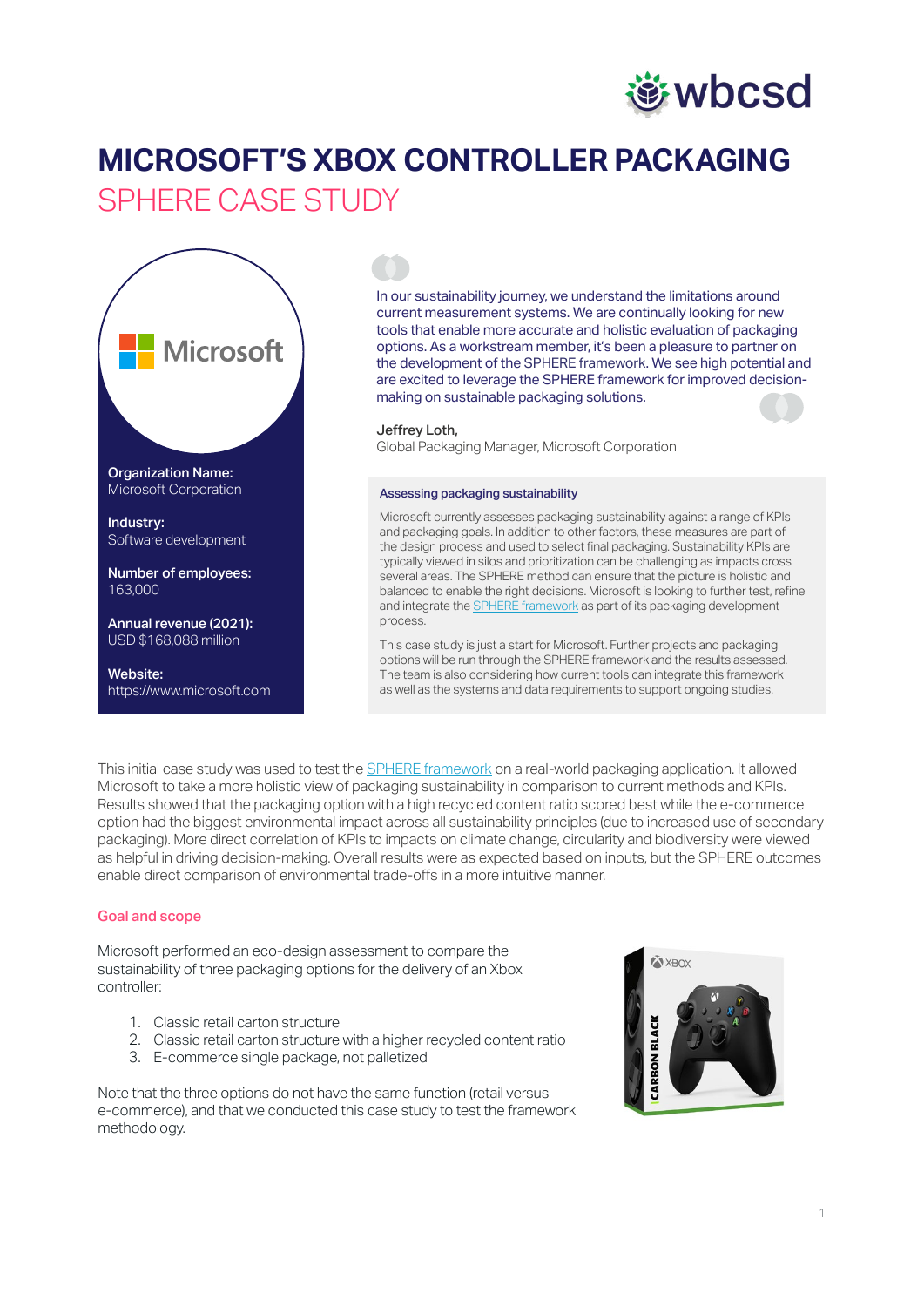### **Results**

We use different visualizations that complement each other, and the section "Interpreting the results" helps you understand how to read the graphs.



#### Figure 1: Assessment results, wheel view

Here, the results showed that the packaging with the highest recycled content better meets the threshold targets across all metrics, and therefore is the most sustainable packaging of the three options compared in this case study.



# Figure 2: Assessment results, bar view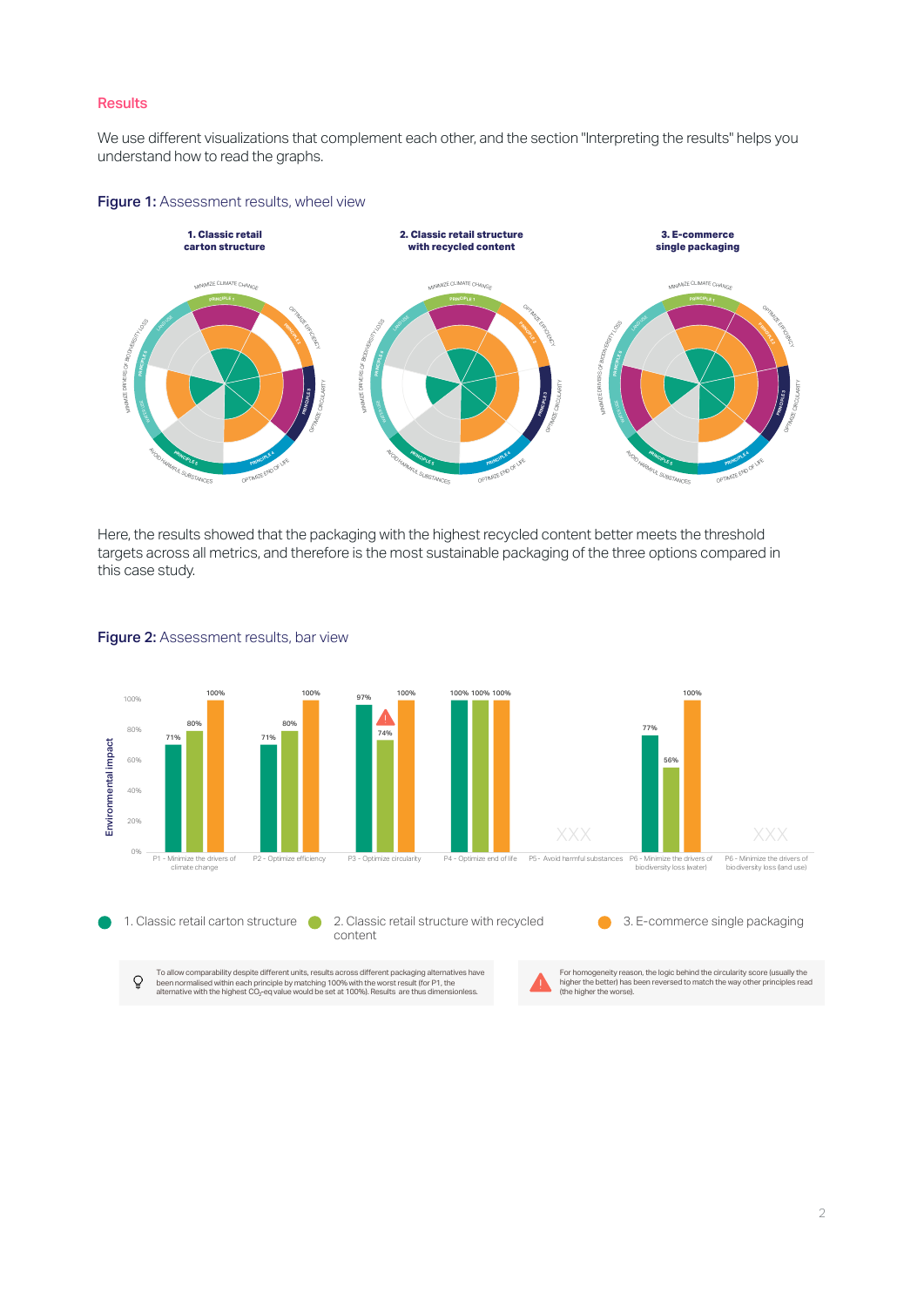The bar chart gives more granularity and nuance about the results per packaging option for each principle.

- The retail carton structure (2.) with a higher recycled content ratio scores best, even though it has a higher climate impact and a lower packaging efficiency than the classic retail option. This packaging option uses less water and has an increased circularity score, due to higher post-consumer recycled content in the packaging.
- The assessment shows a correlation between the business model and performance: the e-commerce packaging (3.) has the lowest sustainability performance due to increased use of secondary packaging. It mainly impacts the principles 1, 2 and 6, respectively on the drivers of climate change, the packaging efficiency, and the drivers of biodiversity loss.
- Overall, the analysis shows that the most sustainable option is to implement the retail packaging with a higher recycled content, while optimizing the climate change impact (i.e. reducing the amount of  $CO<sub>2</sub>-eq<sup>1</sup>$  produced) and ensuring current circularity, end-of-life management, and water use remain at the same level. Optimizing the climate change impact will simultaneously improve packaging efficiency, as the latter assesses the ratio of carbon footprint of the product versus the packaging.

# Methodology

#### Collecting the data

Microsoft provided primary data, and we used public data to complement data gaps. Data about chemicals of concern for principle 5 and land-use data for principle 6 was unavailable.

#### Setting the thresholds

Microsoft provided self-declared targets for principle 3 on circularity, and principle 4 on end-of-life. Thresholds for principle 1 on climate change are based on publicly available life-cycle assessment of packaging.2 For principle 2 on packaging efficiency and principle 6 on biodiversity, we set the market threshold at the average across the three options, and the performance threshold at 25% better than the average.

# Figure 3: Assessment results against set thresholds

| <b>Principles of Packaging Sustainability</b> | <b>Units</b>          | 1. classic retail<br>carton structure | 2. classic retail<br>structure with<br>rec. content | 3. e-commerce<br>single packaging |
|-----------------------------------------------|-----------------------|---------------------------------------|-----------------------------------------------------|-----------------------------------|
| P1: Minimize the drivers of climate change    | kg CO <sub>2</sub> eg | 0.5329                                | 0.6039                                              | 0.7519                            |
| <b>P2: Optimize efficiency</b>                | $\%$                  | 5.73                                  | 6.494                                               | 8.08                              |
| <b>P3: Optimize circularity</b>               | MCI/CTI score         | 16                                    | 36                                                  | 13                                |
| P4: Optimize end of life                      | MWI score             | 8                                     | 8                                                   | 8                                 |
| <b>P5: Avoid harmful substances</b>           | yes/no                | N/A                                   | N/A                                                 | N/A                               |
| P6: Minimize the drivers of biodiversity loss | Water: m3 deprv.      | 255.85                                | 184.37                                              | 331.48                            |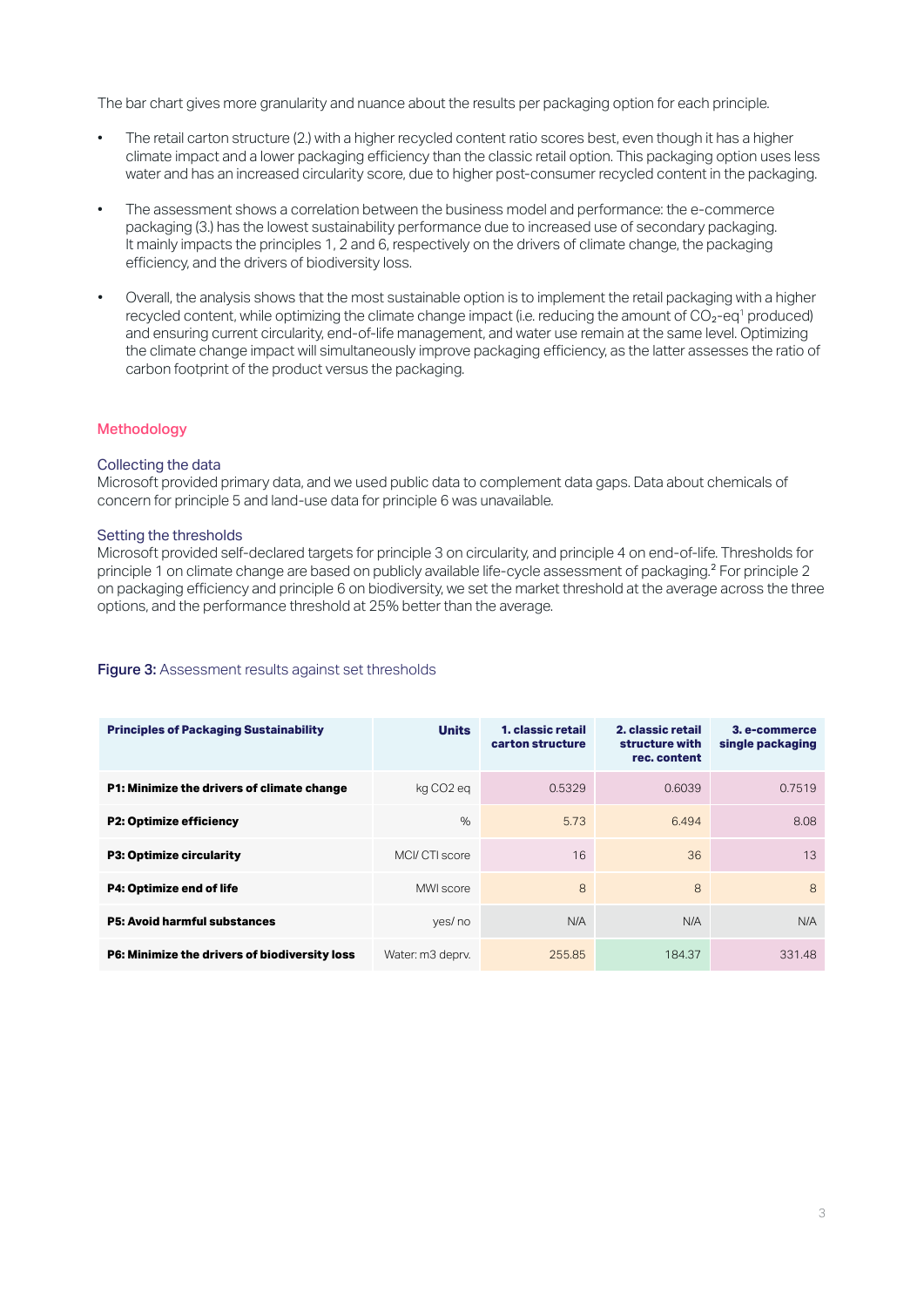#### Interpreting the results

Wheel representation (figure 4): Each wheel represents one packaging option. They are separated in 7 segments: the first 5 correspond to the principles 1 on climate change, the principle 2 on packaging efficiency, the principle 3 on circularity, the principle 4 on end-of-life, and the principle 5 on harmful substances. The last two wedges correspond to the principle 6 on biodiversity loss, and two different ways to assess it: water use or land use.

The dotted lines represent the performance and market thresholds set for each principle, with three levels: performance (green), average (orange), unsatisfactory (red) overshooting the boundary. We used a similar representation as the planetary boundaries: the least impact, the smallest the segment.



Figure 4: Wheel representation for assessment results Figure 5: Bar representation for assessment results

Bar representation (figure 5): Each bar represents a packaging option. To allow comparability despite different units, results across different packaging alternatives have been normalized within each principle by matching 100% with the worst result (for Principle 1, the alternative with the highest  $CO<sub>2</sub>$ -eq value would be set at 100%). Results are thus dimensionless. Note that for homogeneity reason, the logic behind the circularity score (usually the higher the better) has been reversed to match the way other principles read (the higher the worse).

1 carbon dioxide equivalent

2 Molina-Besch, K., Wikström, F., & Williams, H. (2019). The environmental impact of packaging in food supply chains—does life cycle assessment of food provide the full picture?. The International Journal of Life Cycle Assessment, 24(1), 37-50